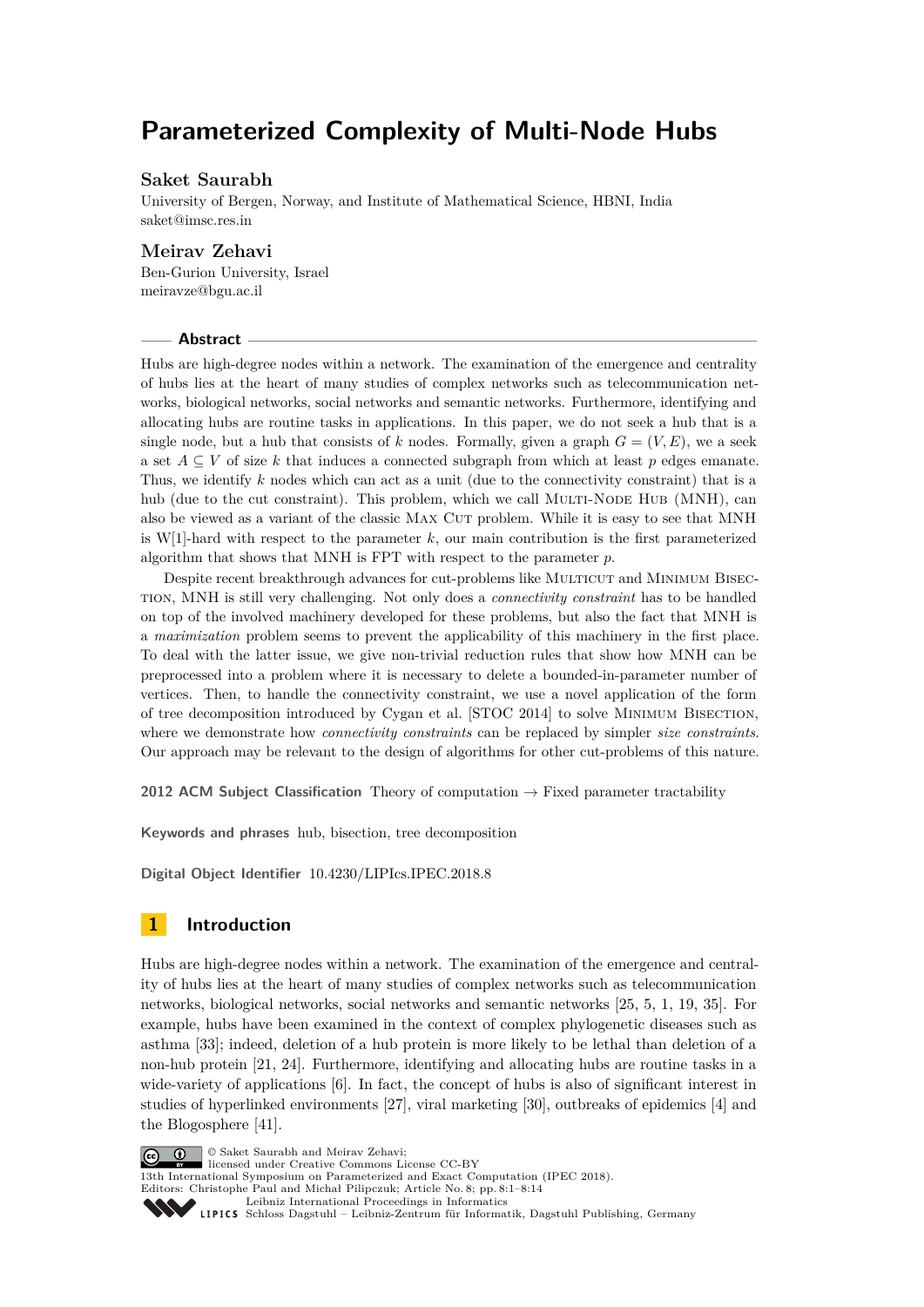## **8:2 Parameterized Complexity of Multi-Node Hubs**

It is natural to ask whether one can not only efficiently find a hub that is merely a single node, but a hub that consists of at most *k* nodes or (more generally) exactly *k* nodes.[1](#page-1-0) More precisely, given a threshold parameter *p*, a hub can be defined as a node of degree at least *p*. Here, we introduce the concept of a *multi-node hub*, which is a connected set of nodes of degree at least *p*. In other words, we aim to identify *k* nodes which can act as a unit (due to the connectivity constraint) that is a hub (due to the cut constraint). For example, in the context of biological networks, we might want to seek a module or a protein complex that acts as a hub, and in the context of social networks, we might want to identify a group of people that together act as a hub. Formally, we solve the following problem.

Multi-Node Hub (MNH) **Parameters:** *k, p* **Input:** An undirected graph *G* such that  $|V(G)| = n$ , and positive integers *k* and *p*. Question: Does there exist a subset  $A \subseteq V(G)$  of size exactly *k* such that  $G[A]$  is connected, and *E*(*G*) contains at least *p* edges with exactly one endpoint in *A*?

Multi-node hubs are of interest also for large values of *k*: when *k* is close to *n*, a multi-node hub allows us to "shave" a few nodes from the network while ensuring that the core stays connected and has a large number of links to the nodes that were shaved. Moreover, we believe that multi-node hubs deserve to be studied also because they are simple, elegant combinatorial objects. The MNH problem involves three different types of constraints, namely a cut constraint, a size constraint and a connectivity constraint. On the one hand, it is easily seen to be MNH is W[1]-hard with respect to *k*; that is, it is unlikely that MNH is FPT with respect to k. On the other hand, it can be shown to be FPT with respect to  $k + p$ (by a simple application of color-coding [\[3\]](#page-12-5)). This brings us to the parameter *p*. By relying on a preprocessing phase inspired by algorithms for the Max Leaf Spanning Tree problem along with a novel application of special tree decompositions, namely "unbreakable tree decompositions", we are able to establish that MNH is FPT with respect to the parameter *p*.

**Related Work.** MNH is closely related to the classical NP-hard MAX-CUT problem. Here, the input consists of a graph *G* and a positive integer *p*, and the objective is to check whether there is a cut of size at least *p*. A cut of a graph is a partition of the vertices of the graph into two disjoint subsets. The size of the cut is the number of edges whose endpoints belong to different subsets of the partition. Max-Cut has been the focus of extensive study from the algorithmic perspective of computer science as well as the extremal perspective of combinatorics. Papadimitriou and Yannakakis showed that Max-Cut is APX-hard [\[37\]](#page-13-9). It is also well known that given an arbitrary partition of the vertex-set of *G*, by repeatedly moving vertices from one subset of the partition to the other as long as the size of the cut increases, one obtains a cut of size at least  $|E(G)|/2$ . A breakthrough result by Goemans and Williamson [\[20\]](#page-13-10) gave a 0.878-approximation algorithm, which is optimal under the Unique Games Conjecture [\[26\]](#page-13-11). MAX-CUT has also been well studied from the viewpoint of parameterized complexity [\[12,](#page-12-6) [13,](#page-12-7) [34,](#page-13-12) [38\]](#page-13-13). In this context, a notable work is the parameterized algorithm for an above-guarantee version of MAX-CUT [\[13\]](#page-12-7).

The  $(k, n - k)$ -Max Cut problem, which is a variant of Max Cut that has been extensively studied in the literature, is linked even more tightly to MNH. This variant asks whether there exists a subset A of the vertex-set of a given graph  $G = (V, E)$  such that

<span id="page-1-0"></span><sup>1</sup> If we solve the problem with the condition "exactly", then we solve the version with the condition "at most" by trying every option to choose *k*. The condition "exactly" is of use when we have *k* tokens that should be placed on distinct nodes, which together should act as a hub.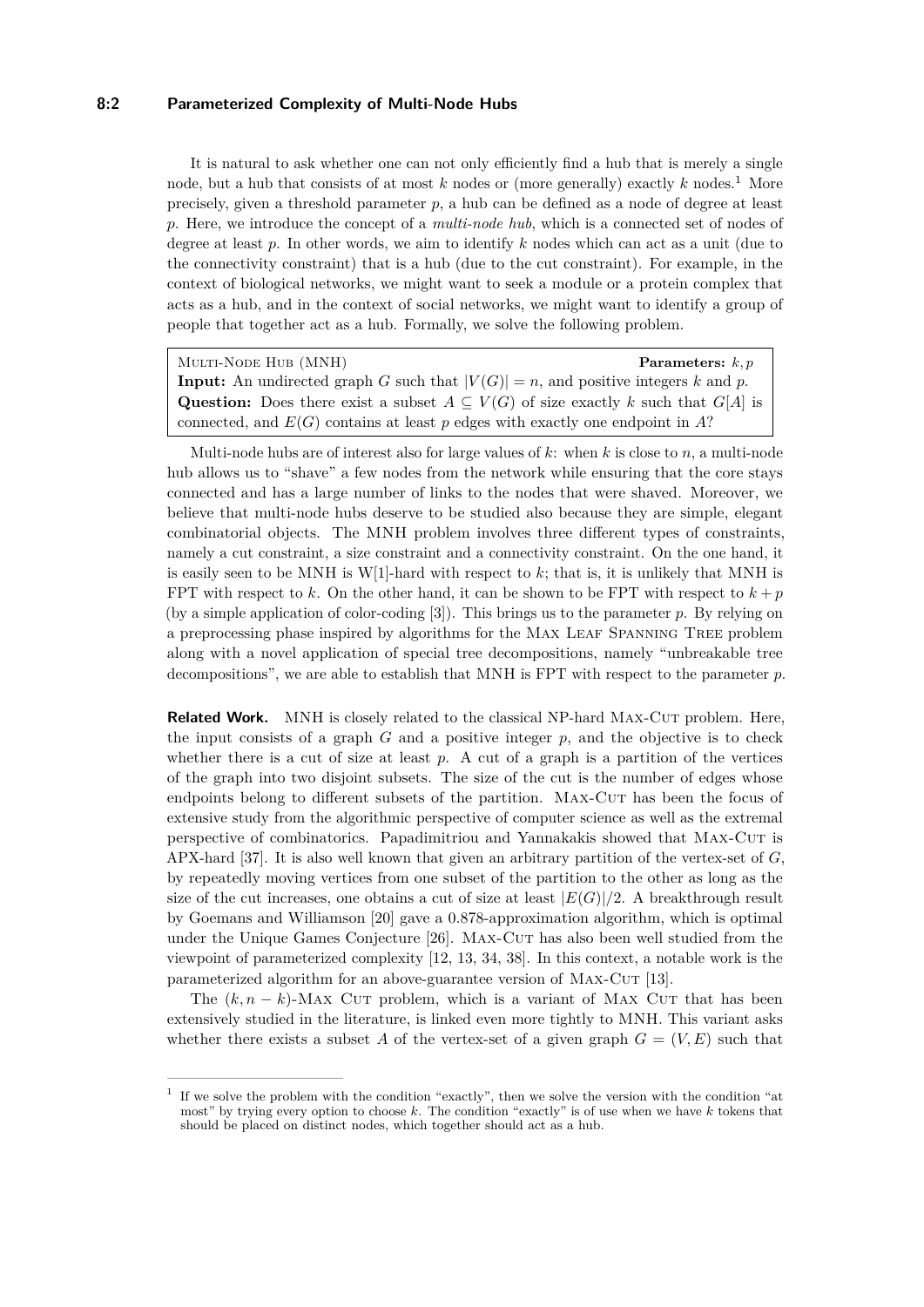$|A| = k$  and *E* contains at least *p* edges with exactly one endpoint in *A*. For this specific variant, Ageev and Sviridenko gave a 0*.*5-approximation algorithm [\[2\]](#page-12-8), which has been slightly improved by Feige and Langberg  $[17]$ . It is also known that this variant is W[1]-hard with respect to the parameter *k* [\[9\]](#page-12-10). With respect to the parameter *p*,  $(k, n - k)$ -Max Cut can be solved in time  $\mathcal{O}^*(p^p)$  [\[8\]](#page-12-11). This bound was improved to  $\mathcal{O}^*(4^{p+o(p)})$  in [\[40\]](#page-13-14), and to  $\mathcal{O}^*(2^p)$ in [\[39\]](#page-13-15). The latter work also gives a polynomial kernel for  $(k, n - k)$ -MAX CUT with respect to the parameter *p*. Bonnet et al. [\[8\]](#page-12-11) also gave a parameterized approximation scheme for  $(k, n - k)$ -Max Cut with respect to the parameter *k*.

Furthermore, CONNECTED MAX-CUT (CMC), the variant of MAX CUT where  $G[A]$ should be a connected graph, has also been investigated in the literature. This variant is of interest, for example, in image segmentation [\[42\]](#page-13-16). Essentially, MNH can be defined as the variant of  $(k, n - k)$ -Max Cur that adopts the connectivity constraint of CMC. Hajiaghayi et al. [\[23\]](#page-13-17) studied CMC from the view point of approximation, and obtained an  $\Omega(\frac{1}{\log n})$ -approximation algorithm for this problem. They explicitly note that since CMC has the flavors of both cut and connectivity problems simultaneously, well-known approaches used to develop algorithms for either connectivity problems or cut problems such as Minimum Bisection are *not* applicable to CMC. Recently, Lee et al. [\[29\]](#page-13-18) developed a 0*.*5-approximation algorithm for the special case of CMC where the input graph has bounded treewidth. We remark that the study of the parameterized complexity of natural connectivity variants of well-known problems, such as CONNECTED VERTEX COVER  $[7, 14, 16, 18, 22, 36]$  $[7, 14, 16, 18, 22, 36]$  $[7, 14, 16, 18, 22, 36]$  $[7, 14, 16, 18, 22, 36]$  $[7, 14, 16, 18, 22, 36]$  $[7, 14, 16, 18, 22, 36]$  $[7, 14, 16, 18, 22, 36]$  $[7, 14, 16, 18, 22, 36]$  $[7, 14, 16, 18, 22, 36]$  $[7, 14, 16, 18, 22, 36]$  $[7, 14, 16, 18, 22, 36]$ , is an active research area that has received considerable attention.

**Our Contribution.** In this paper, we initiate the study of multi-node hubs in general, and of algorithmic aspects of MNH in particular. Since the concept of multi-node hubs is a natural generalization of the concept of hubs, it can be of significant interest in various studies of complex networks where hubs play a central role. We believe that connectivity is the most fundamental condition to demand from multi-node hubs; in particular, it is the most basic requirement that can allow the nodes to act as a single unit. In specialized scenarios, one may want the hub to be "highly-connected" or to be structured in a manner compatible with some application-specific demands. We believe that our paper can lead to several follow-up works, not only from the viewpoint of Parameterized Complexity, on (possibly enriched) multi-node hubs.

While it is easy to observe that MNH is W[1]-hard with respect to the parameter *k*, our main contribution is the first parameterized algorithm that shows that MNH is FPT with respect to *p* (Section [4\)](#page-5-0). Our algorithm is primarily a classification result and should be viewed as a proof of concept that the problem is FPT with respect to *p*. As a corollary to our algorithm we also get that CMC is FPT with respect to *p*.

Despite the recent breakthrough advances for cut-problems like MULTICUT and MINIMUM Bisection, MNH is still very challenging. Not only does a *connectivity constraint* has to be handled on top of the involved machinery developed for these problems, but also the fact that MNH is a *maximization* problem seems to prevent the applicability of this machinery in the first place. To deal with the latter issue, we give non-trivial reduction rules that show how MNH can be preprocessed into a problem where it is necessary to delete a bounded-in-parameter number of vertices. Then, to handle the connectivity constraint, we use a novel application of the form of tree decomposition introduced by Cygan et al. [\[15\]](#page-12-16) to solve Minimum Bisection, where we demonstrate how *connectivity constraints* can be replaced by simpler *size constraints*. A more detailed description of this approach can be found in Section [3.](#page-3-0) We believe that our approach can be relevant to the design of algorithms for other cut-problems of this nature.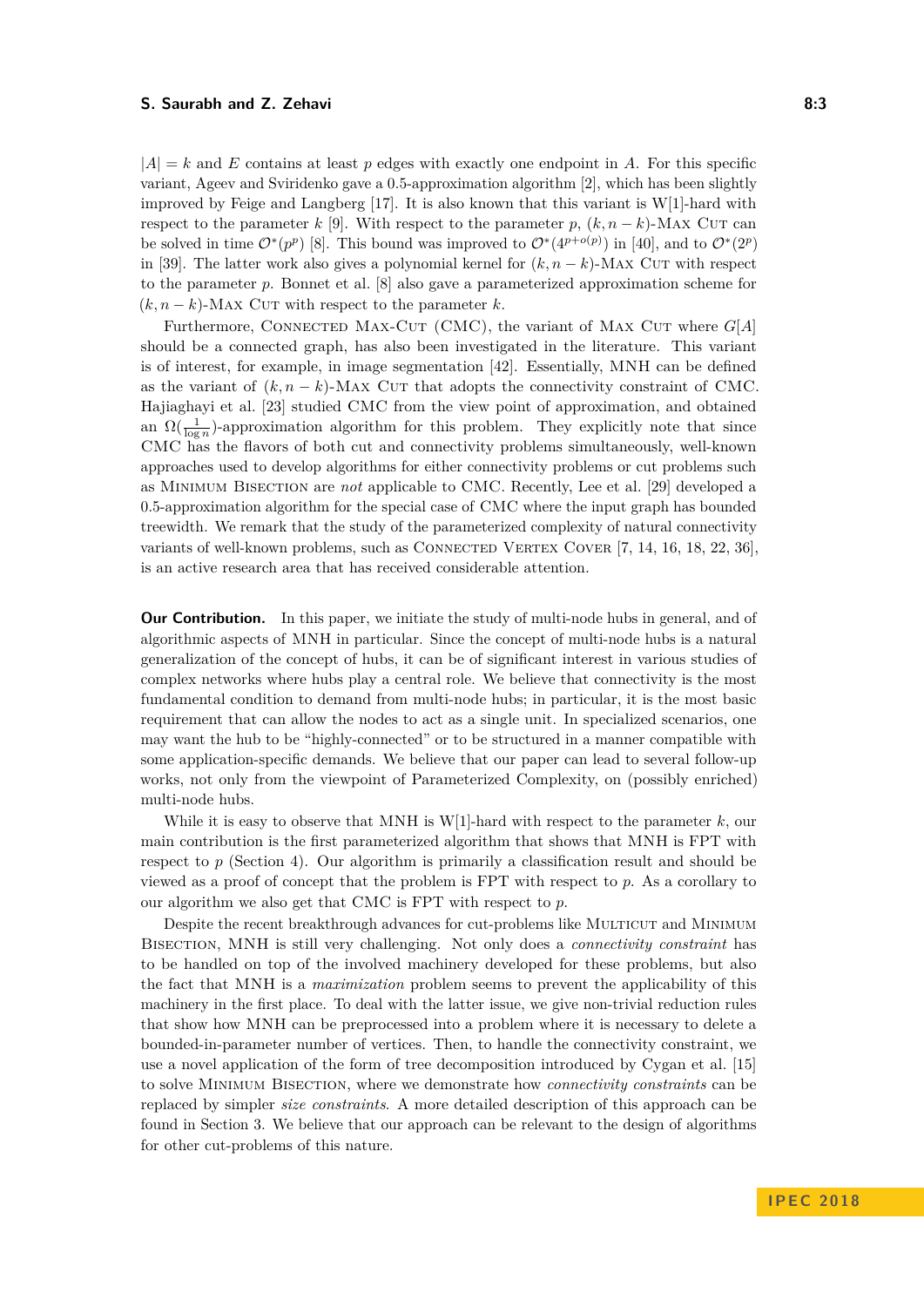# <span id="page-3-2"></span>**2 Preliminaries**

**Tree Decompositions.** A *tree decomposition* of a graph *G* is a pair (*D, β*), where *D* is a rooted tree and  $\beta: V(D) \to 2^{V(G)}$  is a mapping that satisfies the following conditions.

- For each vertex  $v \in V(G)$ , the set  $\{d \in V(D) : v \in \beta(d)\}\$  induces a nonempty and  $\blacksquare$ connected subtree of *D*.
- For each edge  $\{v, u\} \in E(G)$ , there exists  $d \in V(D)$  such that  $\{v, u\} \subseteq \beta(d)$ . m.

The set  $\beta(d)$  is called the *bag at d*, while sets  $\beta(d) \cap \beta(t)$  for  $\{d, t\} \in E(D)$  are called *adhesions*. Furthermore, given a node  $d \in V(D)$ , we denote  $\sigma(d) = \beta(d) \cap \beta(\text{parent}(d))$  in case *d* is not the root, and  $\sigma(d) = \emptyset$  otherwise. We also denote  $\gamma(d) = (\bigcup_{t \in \text{des}(d)} \beta(t)) \cup \beta(d)$ .

**Unbreakability.** Given a graph *G*, we say that a pair  $(A, B)$  such that  $A \cup B = V(G)$  is a *separation* if  $E(A \setminus B, B \setminus A) = \emptyset$ . The *order* of the separation is  $|A \cap B|$ .

Roughly speaking, a vertex-set  $U \subseteq V(G)$  is unbreakable in the graph G if every separation of  $V(G)$  of a small order must contain a large chunk of U in one of its two sets. Intuitively, this means that the set *U* is "highly-connected": any attempt to "break" it severely by using a separation of a small order is futile. Formally, an unbreakable set is defined as follows.

**► Definition 1.** Given a graph *G*, a set  $U \subseteq V(G)$  is  $(q, p)$ *-unbreakable in G* if for any separation  $(A, B)$  of order at most *p*, we have that  $|(A \setminus B) \cap U| \leq q$  or  $|(B \setminus A) \cap U| \leq q$ .

A (*q, p*)*-unbreakable tree decomposition*, a concept introduced in [\[15\]](#page-12-16), is a tree decomposition which satisfies several properties relating to the unbreakability and connectendness of the "parts" to which it partitions the graph. These properties will be extremely valuable in Section [4,](#page-5-0) where we solve the MNH problem. In particular, such a decomposition consists of  $(q, p)$ -unbreakable bags; thus, for example, if we remove at most p vertices from the graph, and we want to ensure that there remains a path between two vertices that belong to the same bag, it is sufficient to ensure that each of these vertices is contained in a large enough connected component (consisting of vertices from the bag). Formally, an unbreakable tree decomposition is defined as follows.

**If Definition 2.** We say that a tree decomposition  $(D, \beta)$  of a graph *G* is  $(q, p)$ *-unbreakable* if  $|V(D)| \leq |V(G)|$  and the following conditions hold.

- **1.** For each  $d \in V(D)$ , the graph  $G[\gamma(d) \setminus \sigma(d)]$  is connected and  $N(\gamma(d) \setminus \sigma(d)) = \sigma(d)$ .
- **2.** For each  $d \in V(D)$ , the set  $\beta(d)$  is  $(q, p)$ -unbreakable in  $G[\gamma(d)]$ .
- **3.** For each non-root  $d \in V(D)$ , we have that  $|\sigma(d)| \leq q$  and  $\sigma(d)$  is  $(2p, p)$ -unbreakable in  $G[\gamma(\text{parent}(d))].$

Cygan *et al.* [\[15\]](#page-12-16) gave an efficient computation of unbreakable tree decompositions, summarized in the result below.

<span id="page-3-1"></span>▶ **Theorem 3.** For some constant  $c > 0$ , there is an  $\mathcal{O}^*(2^{\mathcal{O}(p^2)})$ -time algorithm that, given a *connected graph G, computes a*  $(2^{cp}, p)$ *-unbreakable tree decomposition of G.* 

## <span id="page-3-0"></span>**3 Our Technique**

To handle the cut constraint  $(|E(A, V(G) \setminus A)| \geq p)$ , we employ the randomized contractions technique [\[10\]](#page-12-17), for which an excellent high-level description is given in Section 1.1 of [\[11\]](#page-12-18). Since our problem also involves a size constraint  $(|A| = k)$ , we also rely on Theorem [3](#page-3-1) (Section [2\)](#page-3-2). In short, Cygan et al. [\[15\]](#page-12-16) showed how to replace the recursion scheme of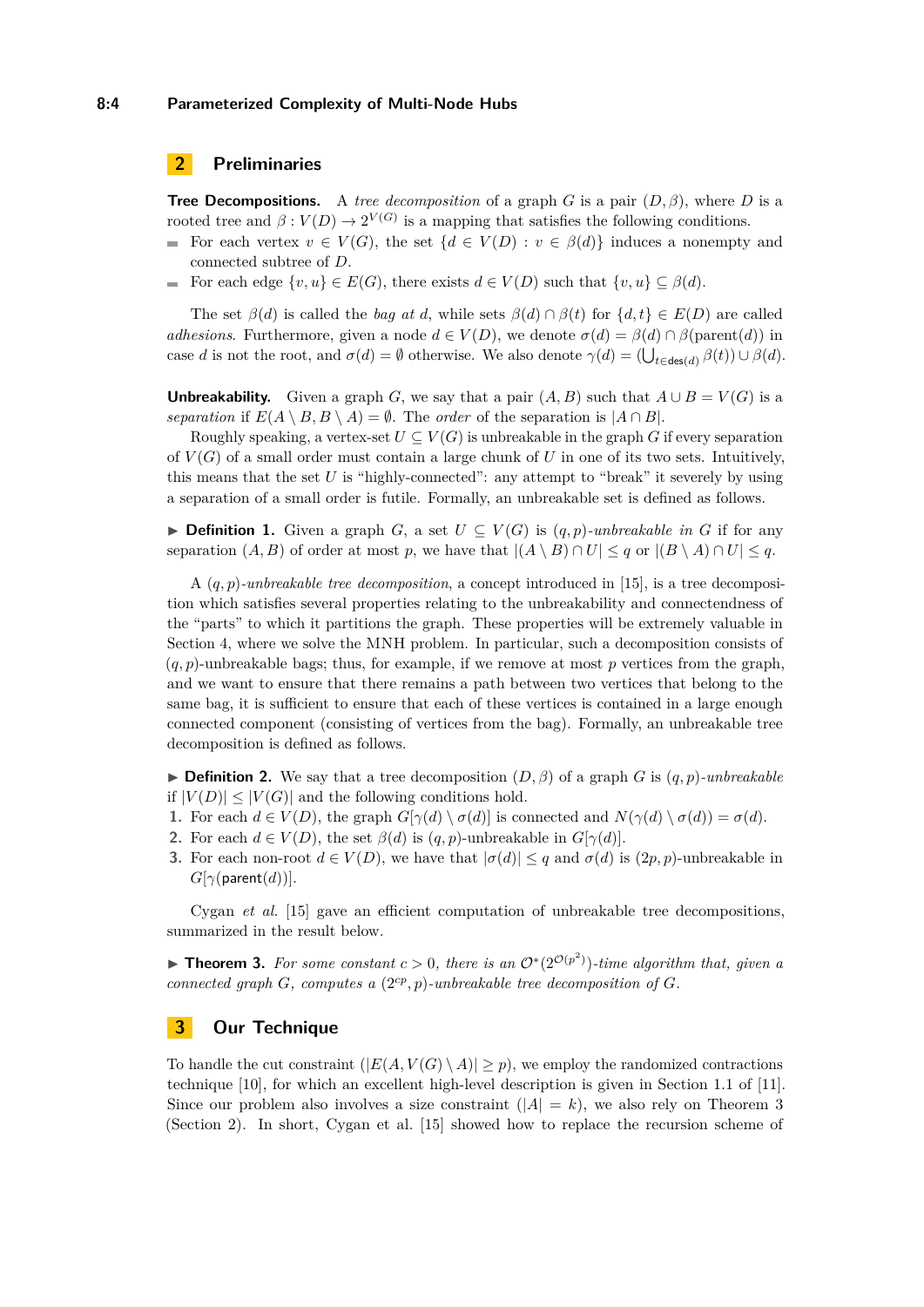the randomized contractions technique with a dynamic programming computation over a static tree decomposition; this enabled a possibility for a DP state to depend on a few counters (like sizes of parts in the case of Minimum Bisection of [\[15\]](#page-12-16)), unachievable in the pure randomized contractions framework. The randomized contractions framework, regardless of whether one uses the original recursion scheme or the tree decomposition of [\[15\]](#page-12-16), always requires significant technical work, but in most so-far known cases, this work is not particularly novel – it follows the bumpy but well-paved way of [\[10\]](#page-12-17). This is not the case in the study of the MNH problem.

First, note that the MNH problem asks for a cut of size *at least p*, whereas all known uses of randomized contractions focused on cuts of size bounded-in-parameter. Thus, directly, it seems that randomized contractions or the decomposition of [\[15\]](#page-12-16) would not give much. Our first main insight is that if  $n \geq k + p$ , then a subgraph being a small enough tree with at least *p* leaves witnesses a YES-instance, in which case the problem becomes similar to the MAX LEAF SPANNING TREE problem [\[28\]](#page-13-21), and can be solved using the method of bounded search trees. Thus we are left with the case where  $|V(G) \setminus A| \leq p$ , that is, we are to delete bounded-in-parameter number of vertices from the graph (delete  $V(G) \setminus A$ ), such that the graph stays connected, but at least *p* edges "stick out" of the remaining graph. Now we think of the set  $V(G) \setminus A$  as the "cut-set" for the randomized contractions technique, and finally we can start up the entire machinery. To this end, we give one more important problem-specific insight that greatly simplifies the use of randomized contractions: once we know  $n < k + p$ , then it is easy to check if a vertex *v* of degree  $> 2p$  can be put outside  $A$  – any set  $A$  of size *k* not containing *v* needs to have  $\geq p$  edges that touch *v*. Thus, after easy filtering, we can put all vertices of degree  $> 2p$  into A. By replacing each of these vertices by a binary tree, we obtain a graph of degree bounded by 2*p*. This degree bound makes the use of "flower cuts" (see [\[10\]](#page-12-17)) unnecessary; intuitively, it makes the picture much closer to edge-cuts than vertex-cuts.

At this point, we finally employ the special form of tree decomposition of Cygan et al. [\[15\]](#page-12-16). We use this decomposition in a non-standard manner, which relies on a twist of the understanding of the meaning of a cut-set in the randomized contractions framework, that may be of independent interest. In particular, we demonstrate how this decomposition can be used to tackle difficult *connectivity constraints* by replacing them by simpler *size constraints*: since each bag in the tree decomposition is a "highly-connected" subgraph of *G* (see Section [2\)](#page-3-2), removing a few vertices from *G* cannot create two (separate) connected components that contain many vertices from the bag. Thus, instead of using direct computations to ensure the existence of paths between certain vertices, which may be very inefficient in case the paths are long, we can sometimes merely verify that the vertices are contained in large connected components.

Each node of the tree decomposition will be associated with a problem reflecting the "work" that should be performed when handling its bag. The definition is quite technically involved, since it is has to capture *both connectivity and cut constraints*, and since it has to incorporate information provided by solutions for problems associated with the bags of the children (which also capture both connectivity and cut constraints), while providing enough information that will next allow us to solve the problem associated with the bag of the parent. By proving several observations that aim to bound the sizes of "problematic" sets of vertices (e.g., vertices in the "surroundings" of vertices that should not be put in *A*), we can develop a procedure that solves the problem associated with a single bag, based on the classic color coding method [\[3\]](#page-12-5). More precisely, by relying on the properties of an unbreakable tree decomposition as well as the fact that  $n < k+p$  and  $\Delta_G < 2p$ , we implicitly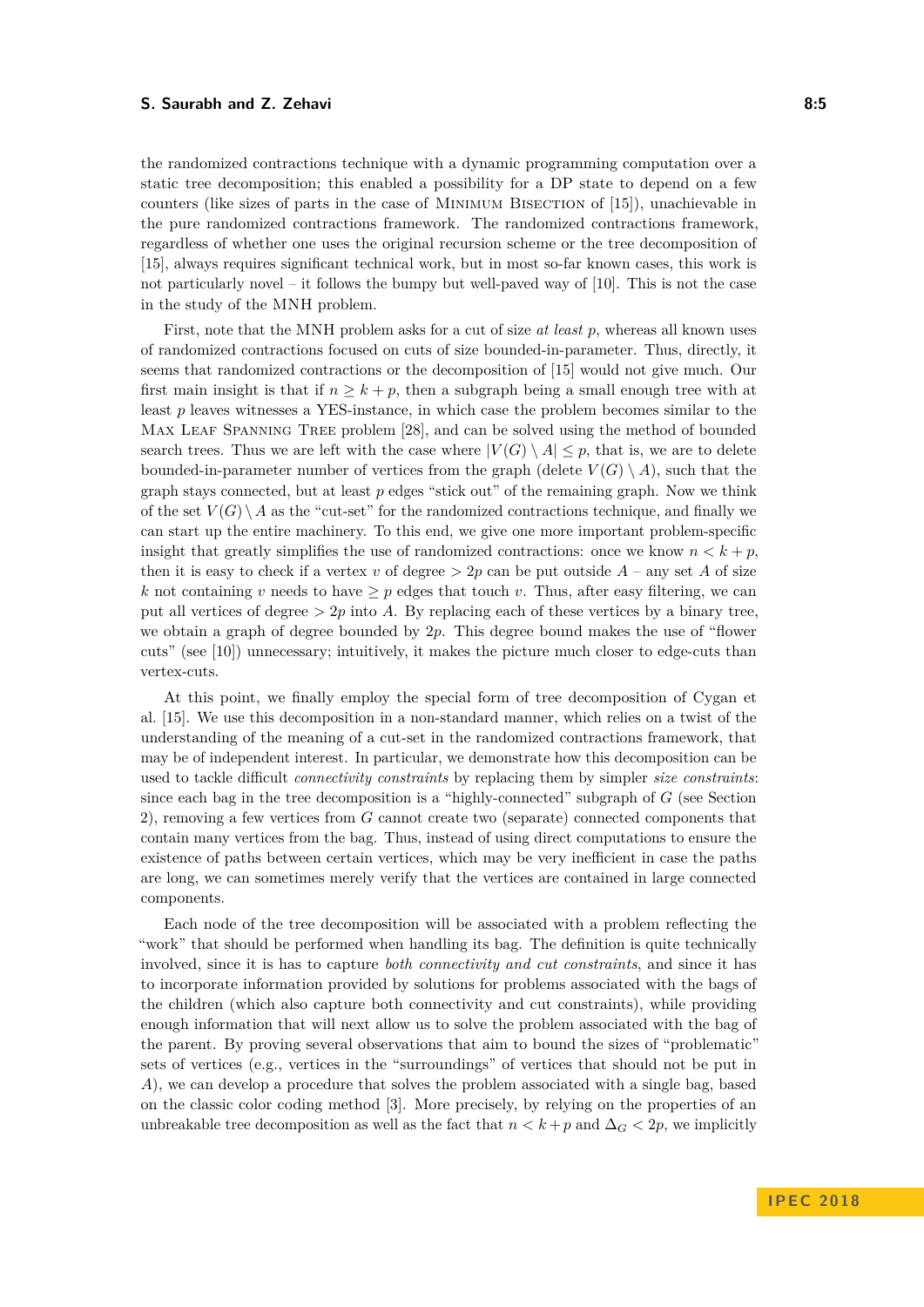## **8:6 Parameterized Complexity of Multi-Node Hubs**

show that only for a bounded-in-parameter number of the problems associated with the bags of the children we may not simply take all of the vertices of the graph, and that it is sufficient to classify correctly (via color coding) only a bounded-in-parameter number of vertices in the "surroundings" of vertices that should not be put in *A*. We also bound the number of vertices that surround these "surroundings", and thus, essentially, we obtain connected components that can be handled in a partially independent manner that relies on dynamic programming. The solutions to the problems associated with the individual bags are combined by using a somewhat technically involved procedure that is also based on dynamic programming.

## <span id="page-5-0"></span>**4 Multi-Node Hub is FPT with Respect to** *p*

In this section we prove our main result:

▶ **Theorem 4.** The MNH problem is solvable in time  $O^*(2^{2^{O(p)}})$ .

We first solve simple cases of MNH (Section [4.1\)](#page-5-1), where either the graph *G* contains many vertices (more precisely,  $n \geq k + p$ ) or there exists a solution *A* such that  $V(G) \setminus A$ contains a vertex of high-degree. Then, we turn to focus on the difficult instances whose handling relies on the properties of an unbreakable tree decomposition (Section [4.2\)](#page-7-0).

## <span id="page-5-1"></span>**4.1 The Preprocessing Phase**

We first handle instances where *G* contains many vertices (Lemma [6\)](#page-5-2). Then, we handle the remaining instances to which there is a solution *A* that excludes a high-degree vertex (Lemma [7\)](#page-6-0). Thus, we overall define special instances (called useful instances) of a new problem (called SPECIAL MNH (SMNH)), which encapsulates the difficult instances of MNH (Lemma [8\)](#page-7-1).

Assume WLOG that *G* is a connected graph. To solve instances where  $n \geq k + p$ , we need the following notation. Given a rooted tree T, leaves(T) and internal(T) denote the leaf-set and the set of internal vertices of  $T$ , respectively. Given two trees,  $T$  and  $T_e$ , we say that  $T_e$  *extends*  $T$  if  $T$  is a subtree of  $T_e$ . Observe that if  $T_e$  extends  $T$ , then the number of leaves of  $T_e$  is larger or equal to the number of leaves of  $T_e$ . This leads us to the next simple observation.

<span id="page-5-3"></span> $\triangleright$  **Observation 5.** If a graph *G* on at least  $k + p$  vertices contains a subtree *T* with at most *k internal vertices and at least p leaves, then* (*G, k, p*) *is a yes-instance of* MNH*.*

**Proof.** Recall that *G* is a connected graph. Thus, since  $n \geq k+p$ , as long as  $|\text{internal}(T)| < k$ and  $|V(T)| < k+p$ , we can extend T to a tree  $T_e$  such that  $|V(T_e)| = |V(T)| + 1$ . At the end of this process, we obtain a tree  $T'$  with at least  $p$  leaves (since the original tree  $T$  had at least *p* leaves) such that  $|\text{internal}(T')| \leq k$  and  $|V(T')| \geq k + p$ . We let  $A = \text{internal}(T') \cup U$ where *U* is an arbitrarily chosen subset of leaves(*T'*) of size exactly  $k - |\text{internal}(T')|$ . Thus, we obtain a solution *A* to the instance  $(G, k, p)$  of MNH.

We are now ready to handle instances where  $n \geq k + p$ .

<span id="page-5-2"></span>► Lemma 6. MNH *restricted to instances where*  $n \geq k + p$  *is solvable in time*  $\mathcal{O}^*(2^{\mathcal{O}(p)})$ *.* 

**Proof.** Let  $(G, k, p)$  be an instance of MNH where  $n \geq k + p$ . The main reason why such an instance is simple lies in Observation [5,](#page-5-3) which implies that once we find a tree with a small number of internal vertices and a large number of leaves, we are done. This observation is exploited by our bounded search tree-based procedure, called MNH. During its execution, we maintain a tree  $T$ , and make "difficult" decisions (that is, decisions made by using branching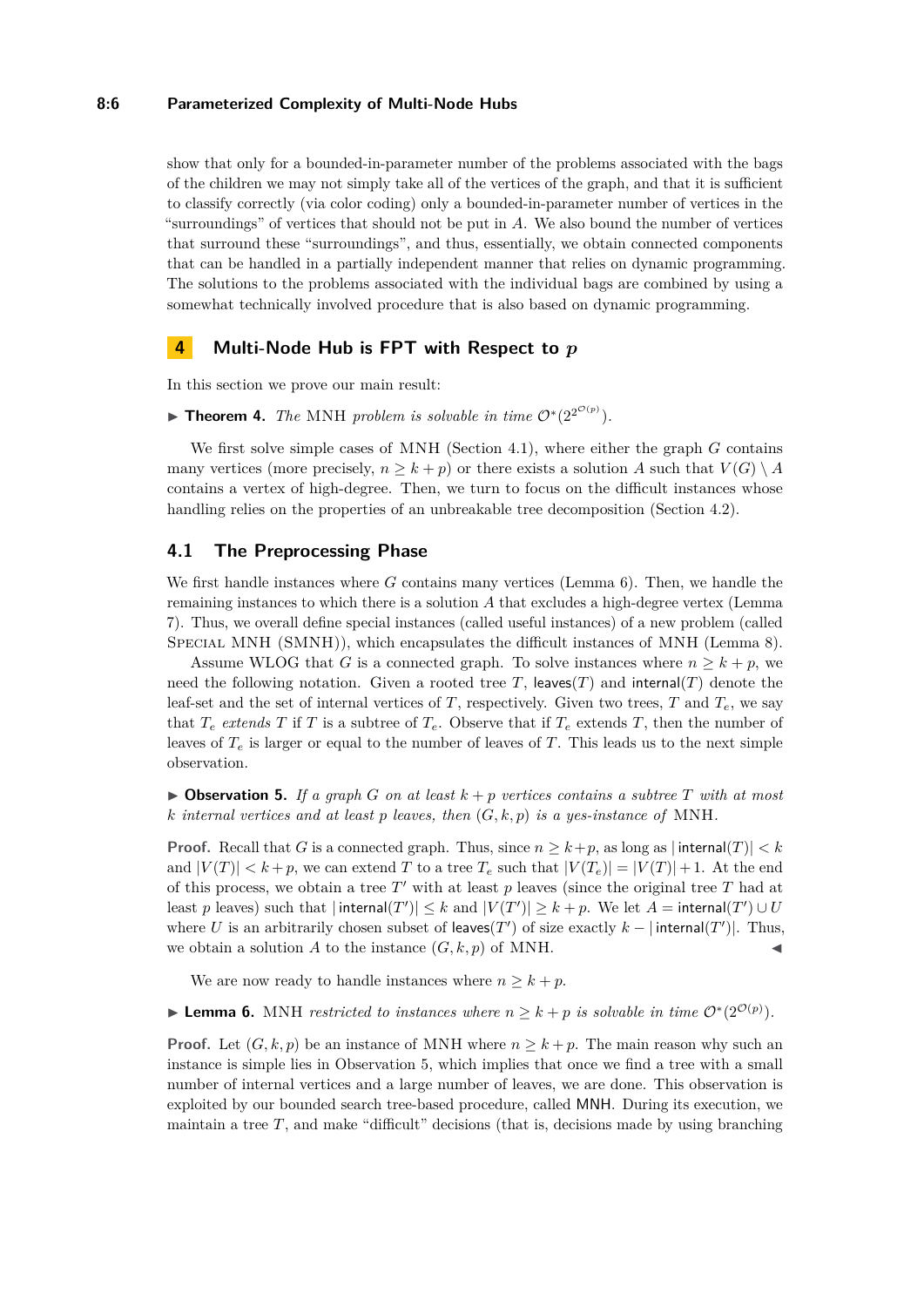rather than reduction rules) relating to the insertion of vertices into a solution *A* when handling vertices that should next be internal vertices with at least two children or fixed as leaves in the tree *T*. Since a tree with at most *p* leaves has at most *p* internal vertices with at least two children, Observation [5](#page-5-3) bounds the number of difficult decisions we need to make (along each branch of the search tree) before we can conclude whether there is a solution.

Each call to MNH has the form  $\text{MNH}(G, k, p, T, O, I)$ , where *T* is a rooted subtree of *G*.  $O \subseteq$  leaves(*T*), and  $I \subseteq$  leaves(*T*) \  $O$  such that  $N_G(I) \subseteq V(T)$ . Informally, internal(*T*) ∪ *I* contains the vertices we decided to insert into the solution *A* that we attempt to construct, while *O* contains those we decided to leave outside *A*. We further ensure that for every vertex  $v \in$  internal(*T*), *T* contains the entire set  $N_G(v)$  (i.e.,  $N_G(v) \subseteq V(T)$ ). In other words, given a vertex which we decided to insert into *A* (by inserting it into either *I* or internal(*T*)), we can assume that all of its neighbors belong to *T*. That is, we rely on the following assumption:

```
For every vertex v \in I \cup \text{internal}(T), we have that N_G(v) \subseteq V(T).
```
Since *T*, *O* and *I* are the only arguments changed during the execution, we use the abbreviation  $\text{MNH}(T, O, I)$ . The goal of such a call is to accept if there is a solution A to the instance  $(G, k, p)$  of MNH such that internal(*T*) ∪ *I* ⊂ *A* and *O* ∩ *A* =  $\emptyset$ , and to reject if there is no solution *A* to this instance (in the other cases, we can either accept or reject). Clearly, we can use MNH to solve MNH in the following manner. We call it with every subtree *T* of *G* that consists of exactly one internal vertex along with all of its neighbors as children (which will be leaves), and  $O = I = \emptyset$ . Then, we accept if and only if at least one of the calls to MNH accepts.

To analyze the rules of MNH, we use the measure 3*p*−|*E*(internal(*T*)∪*I, O*)|−| leaves(*T*)|−  $|I ∪ O|$ . The necessity of incorporating  $|E$ (internal(*T*) ∪ *I*, *O*)| in the measure will be clear at the analysis of the branching vector of our last rule. Initially, the measure is at most 3*p*. At the latest, when the measure drops to a non-positive value, we will ensure that MNH returns an answer in polynomial time. We will also ensure that the branching rules performed by MNH are associated with branching vectors whose roots are bounded by a *fixed c*. Thus, we get that the overall running time is bounded by  $\mathcal{O}^*(2^{\mathcal{O}(p)})$ . Now, it remains to give the list of rules of  $MNH(T, O, I)$ , and prove that they satisfy the above mentioned properties. We note that although our problem resembles the MAX LEAF SPANNING TREE problem [\[28\]](#page-13-21), there are important differences between the two problems, which forces us to devise a different, somewhat technically involved, set of rules (which is, nevertheless, inspired by the approach of [\[28\]](#page-13-21)). In particular, recall that our goal is *not* to accept if and only if *G* contains a subtree with at least *p* leaves – however, if we do find a *small enough* such subtree, we can terminate the execution of our procedure.

Due to lack of space, the list of rules is omitted.

We are only left with the case  $n < k + p$ . Next, we show a lemma that will help us in assuming that the maximum degree of the input graph is bounded by 2*p*.

<span id="page-6-0"></span> $\blacktriangleright$  **Lemma 7.** *Given an instance*  $(G, k, p)$  *of* MNH *where*  $n < k+p$ *, in polynomial time we can decide whether there exists a solution A that does not contain*  $\widetilde{R} = \{v \in V(G) : |N(v)| \geq 2p\}.$ 

**Proof.** Suppose there exists a solution *A* such that  $\widetilde{R} \setminus A \neq \emptyset$ . Furthermore, let  $v^* \in (\widetilde{R} \setminus A)$ . Then, there is a connected component  $C^*$  in  $G[V \setminus \{v^*\}]$  on at least *k* vertices. As long as  $|V(C^*)| > k$ , compute a tree that spans  $C^*$  and remove from  $C^*$  a vertex that is a leaf in this tree. At the end of this process, we obtain a connected subgraph *A* of  $G[V \setminus \{v^*\}]$ on exactly *k* vertices. Since  $n < k + p$  and  $|N(v)| \geq 2p$ , this subgraph contains at least *p* vertices from  $N(v)$ . Therefore,  $|E(V(A), V(G) \setminus V(A))| \geq p$ . Thus, we get that  $V(A)$  is a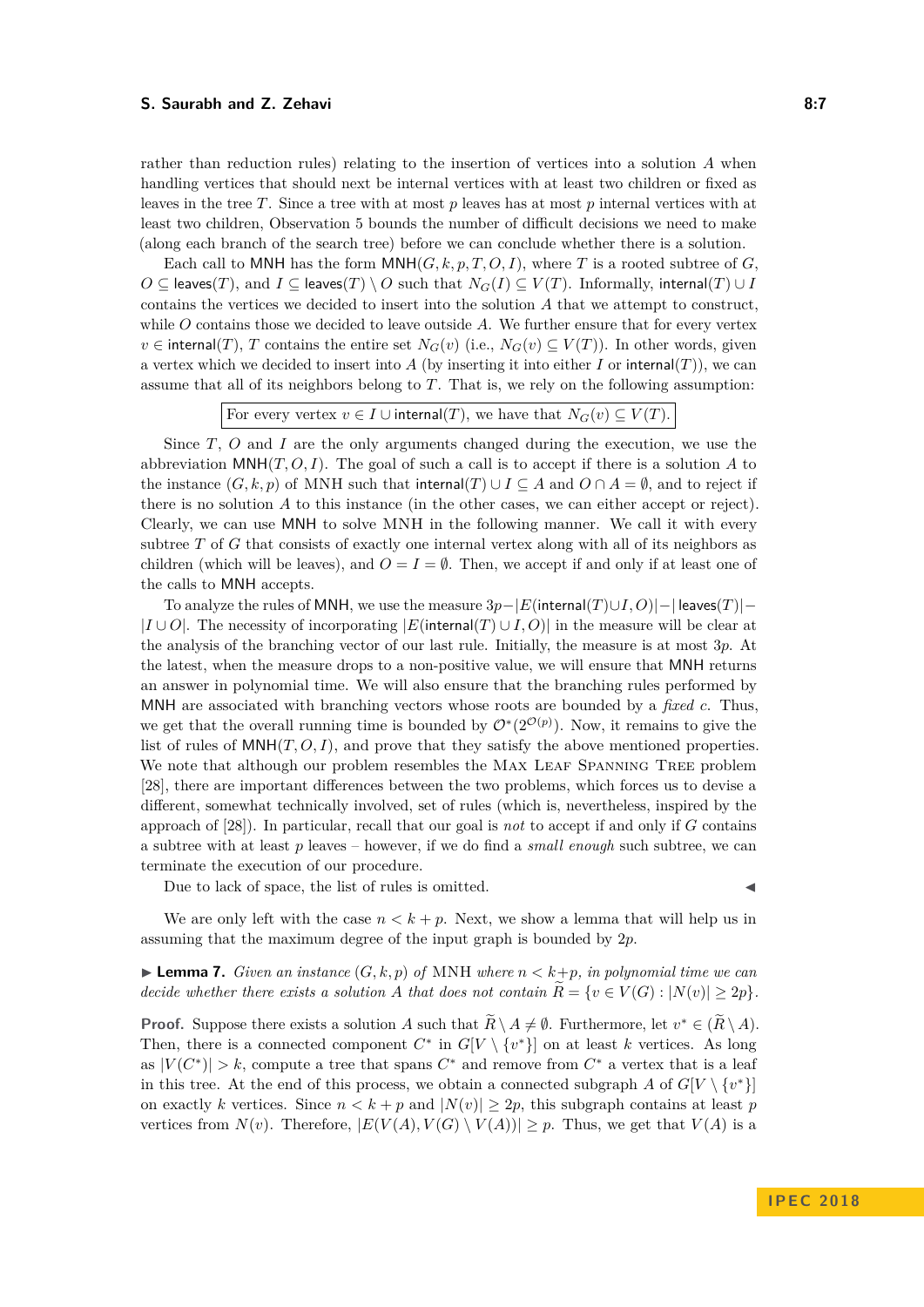## **8:8 Parameterized Complexity of Multi-Node Hubs**

solution to  $(G, k, p)$  of the desired kind. Our argument shows that to decide whether there is a solution *A* such that  $\widetilde{R} \setminus A \neq \emptyset$ , we can simply check whether there is a vertex  $v \in \widetilde{R}$  such that  $G \setminus \{v\}$  has a connected component of size at least k. This can be done in polynomial  $time.$ 

When we will solve difficult instances, it will be useful to assume that we handle graphs *G* such that  $\Delta_G$  < 2*p*. To this end, we define the SPECIAL MNH (SMNH) problem as follows. The input  $(G, k, p, R)$  consists of an instance  $(G, k, p)$  of MNH and a subset  $R \subseteq V(G)$ . The goal is to decide if there is a solution *A* to the instance  $(G, k, p)$  of MNH such that  $R \subseteq A$ . We say that an instance  $(G, k, p, R)$  for SMNH is *useful* if  $n < k + p$  and  $\Delta_G < 2p$ . Next, we show that we can focus on solving useful instances of SMNH rather than instances of MNH.

<span id="page-7-1"></span>▶ **Lemma 8.** *Given an instance*  $(G, k, p)$  *of* MNH, there is an  $\mathcal{O}^*(2^{\mathcal{O}(p)})$ -time algorithm *that either solves*  $(G, k, p)$  *or returns a useful instance*  $(G', k', p, R)$  *of* SMNH *such that*  $(1)$   $|V(G')| = \mathcal{O}(|E(G)|)$ , and (2)  $(G, k, p)$  *is a yes-instance if and only if*  $(G', k', p, R)$  *is a yes-instance.*

**Proof.** Let  $R = \{v \in V(G) : |N_G(v)| \geq 2p\}$ . By Lemmas [6](#page-5-2) and [7,](#page-6-0) we can assume that (a)  $n < k+p$ , and (b) there is no solution *A* for  $(G, k, p)$  such that  $\widetilde{R} \setminus A \neq \emptyset$ . For each vertex  $v \in R$ , let  $T_v$  be a binary tree on  $|N_G(v)|$  leaves and  $|N_G(v)| - 1$  internal vertices. While *G* contains a vertex  $v \in \mathbb{R}$ , insert  $T_v$  into G such that each leaf of  $T_v$  is connected by an edge to a distinct vertex in  $N_G(v)$ , and then remove  $v$  (and the edges containing  $v$ ) from  $G$ . Let the resulting graph be *G'*. Clearly,  $\Delta_{G'} < 2p$  and property (1) holds. Let  $k' = |V(G')| - (n - k)$ , and  $R = \bigcup_{v \in \widetilde{R}} V(T_v)$ . By assumption (a),  $|V(G')| = k' + (n - k) < k' + p$ , and thus we conclude that  $(G', k', p, R)$  is useful. By assumption (b) and our definition of  $G'$ ,  $k'$  and  $R$ , *A* is a solution for  $(G, k, p)$  if and only if  $(A \setminus \widetilde{R}) \cup R$  is a solution for  $(G', k', p, R)$ . Thus, property (2) holds.

# <span id="page-7-0"></span>**4.2 An Algorithm for the Difficult Instances**

First, we briefly discuss some of the details of the dynamic programming computation that combines solutions to problems associated with individual bags (Section [4.2.1\)](#page-7-2). Then, we formally define the problem associated with a single bag (Section [4.2.2\)](#page-9-0). Due to lack of space, the algorithm that solves it is omitted.

# <span id="page-7-2"></span>**4.2.1 Combining Individual Bags (Overview)**

Let  $(G, k, p, R)$  be a useful instance of SMNH (i.e.,  $n < k + p$  and  $\Delta_G < 2p$ ). Recall that we assume WLOG that *G* is a connected graph. Then, by Theorem [3,](#page-3-1) we can construct a  $(2^{\mathcal{O}(p)}, p)$ -unbreakable tree decomposition  $(D, \beta)$  in time  $\mathcal{O}^*(2^{\mathcal{O}(p^2)})$ . We let *c* be the constant such that  $(D, \beta)$  is  $(2^{cp}, p)$ -unbreakable. Let  $r \in V(D)$  be the root of *D*, and recall that  $\sigma(r) = \emptyset$ . As usual for tree decompositions, we will use dynamic programming. Unlike dynamic programming over normal tree decompositions where the size of the bag is bounded, we have that for all  $d \in V(D)$ ,  $\beta(d)$  is  $(2^{cp}, p)$ -unbreakable. Thus, the problem we need to solve even for one bag becomes a problem in itself.

**The Definition of** M**.** At every node *d* of the tree decomposition we keep a matrix (table) that stores how an optimal solution  $A^*$  when restricted to  $G[\gamma(d)]$  could potentially look like. Towards this we use a matrix M that has an entry  $[d, T, q, P^*]$  for all  $d \in V(D)$ ,  $R \cap \beta(d) \subseteq T \subseteq (R \cap \beta(d)) \cup \sigma(d), q \in \{\max\{0, k - |(V(G) \setminus \gamma(d)) \cup (T \cap \sigma(d))|\}, \ldots, \min\{|\gamma(d) \setminus \gamma(d)|\}\}$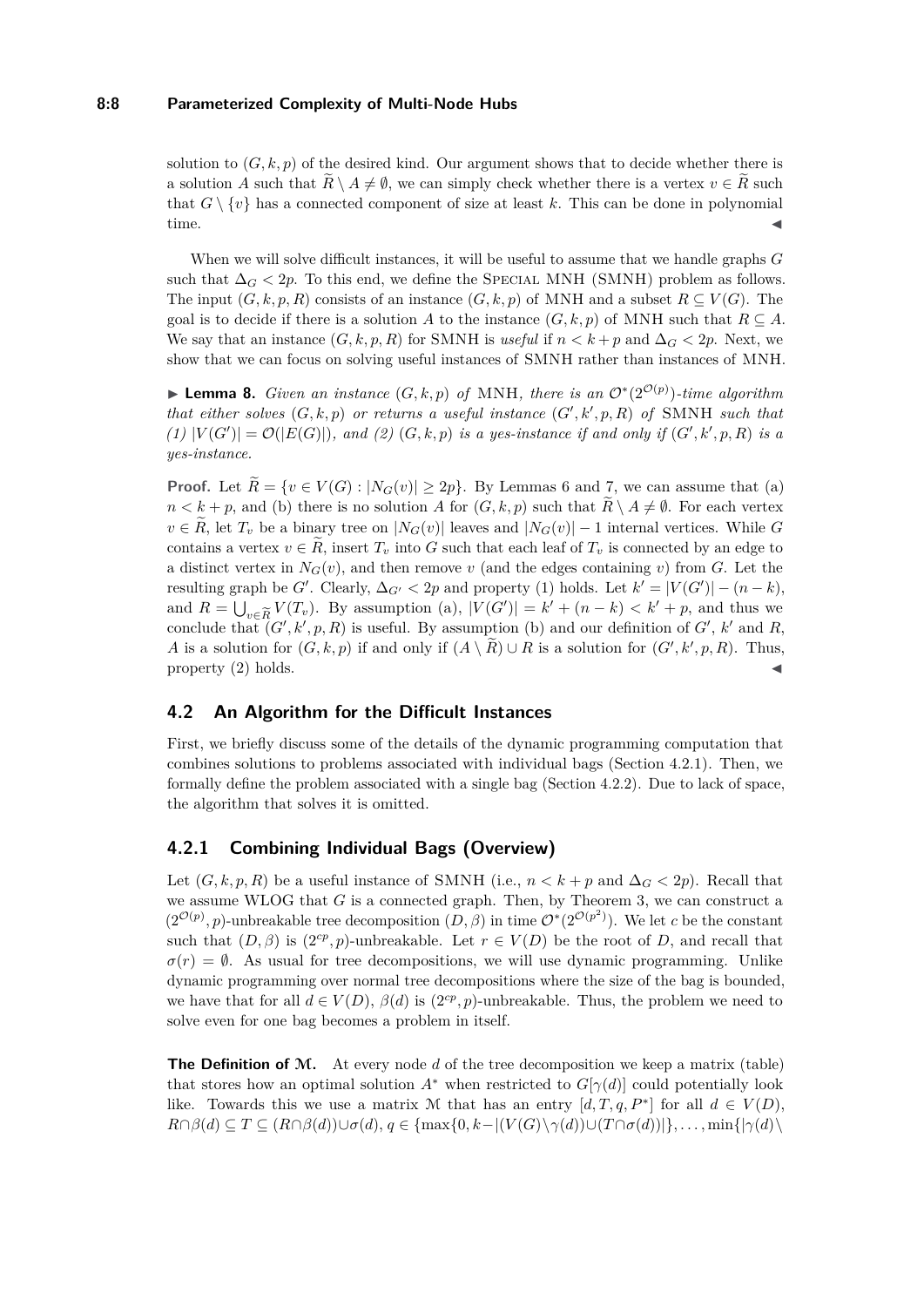$\sigma(d)|, k - |T \cap \sigma(d)|\},$  and  $P^* \subseteq \{\{v, u\} : v, u \in \sigma(d) \cap T\}.$  The set *T* is used to guess the intersection of  $A^*$  with  $\sigma(d)$ , and the edge-set  $P^*$  is used to determine the partition of *T* into connected components. That is, if we look at the graph, say  $T^*$ , induced by  $T \cap \sigma(d)$  together with edges from  $P^*$ , we get a set of connected components, and the idea is that when we restrict  $A^*$  to  $G[\gamma(d)]$ , say  $A_d^*$ , then every connected component of  $A_d^*$  must contain exactly one connected component of  $T^*$ . In other words, we use  $T^*$  to remember the connected components of  $A_d^*$  in  $G[\gamma(d)]$ . Next, consider some entry  $\mathcal{M}[d, T, q, P^*]$ .

We say that a subset  $A \subseteq \gamma(d)$  is  $(d, T, q, P^*)$ -valid if the following conditions hold.

- **1.**  $T \subseteq A$ ,  $(\sigma(d) \setminus T) \cap A = \emptyset$  and  $R \cap \gamma(d) \subseteq A$ .
- **2.** If  $\sigma(d) \cap T \neq \emptyset$ , then every connected component of *G[A]* contains a vertex from  $\sigma(d)$ , and otherwise *G*[*A*] is a connected graph.
- **3.** For all  $\{v, u\} \in P^*$ :  $G[A]$  has a connected component containing both *v* and *u*.
- **4.**  $|A \setminus \sigma(d)| = q$ .
- **5.** If  $A \neq \emptyset$ , then  $A \cap \beta(d) \neq \emptyset$ .

For a  $(d, T, q, P^*)$ -valid set *A*, we define  $\widetilde{p}(A) = |E(A, \gamma(d) \setminus A) \setminus E(A \cap \sigma(d), \sigma(d) \setminus A)|$ . The entry  $\mathcal{M}[d, T, q, P^*]$  is meant to store  $\widetilde{p}_{d,T,q,P^*}$ , the maximum value such that there exists a  $(d, T, q, P^*)$  use is a set of sing  $\widetilde{\alpha}(A)$ .  $(d, T, q, P^*)$ -valid set *A* satisfying  $\tilde{p}(A) = \tilde{p}_{d,T,q,P^*}$ .

Having computed M, we can solve the useful instance  $(G, k, p, R)$  of SMNH. Indeed,  $(G, k, p, R)$  is a yes-instance if and only if a value that is at least *p* is stored in at least one entry of the form  $\mathcal{M}[d, T, k, \emptyset]$  where  $\sigma(d) \cap T = \emptyset$ . Since M contains  $\mathcal{O}^*(2^{2^{\mathcal{O}(p)}})$  entries, it is sufficient to show that each entry of M can be computed in time  $\mathcal{O}^*(2^{2^{\mathcal{O}(p)}})$ .

**Constructing an Instance of Single Bag.** We compute the entries of M by using a postorder traversal; the order of computation between entries having the same argument *d* is arbitrary. Now, consider some entry  $\mathcal{M}[d, T, q, P^*]$ , where it is possible that *d* is a leaf, and assume that all of the preceding entries of M have been already computed correctly. To compute the entry  $\mathcal{M}[d, T, q, P^*]$ , we construct an instance  $(H, k, p, T, U^*, P^*, \mathcal{U}, \text{edges}, \text{size}, \text{cut})$  of a problem that we call SINGLE BAG, and let  $\mathcal{M}[d, T, q, P^*]$  store the result  $W_q$  obtained by calling the algorithm we shall develop for SINGLE BAG, which runs in the desired time  $\mathcal{O}^*(2^{2^{\mathcal{O}(p)}})$ . Here, edges*,*size and cut are appropriate functions that are specified using the previously computed matrices at the children nodes. The parameters  $k$  and  $p$  are the same as those in the original instance of SMNH, and *T* and  $P^*$  are specified by the entry of *M*. We let  $H = G[\beta(d)]$  and  $U^* = \sigma(d)$ . Since  $\Delta_G < 2p$ , we have that  $\Delta_H < 2p$ . Moreover, we let U denote the *multiset*  ${\{\sigma(d') : d' \in \text{children}_D(d)\}}$ . For each occurrence  $U \in \mathcal{U}$ , we let  $d_U$  denote a different child such that  $\sigma(d_U) = U$ . The functions are defined as follows.

- For each  $U \in \mathcal{U}$ , edges(*U*) contains every edge-set in  $2^{\{\{v,u\}:v,u \in U\}}$ . This is used to represent how a partial solution is connected in the graph  $G[\sigma(d_U)]$ .
- For each  $U \in \mathcal{U}$ , let  $\textsf{size}(U) = |\gamma(d_U) \setminus \sigma(d_U)|$ . Moreover, let  $\textsf{size}(U^*) = |V(G) \setminus \gamma(d)|$ .
- $\blacksquare$  cut : { $(U, A_U, E_U, s_U)$  :  $U ∈ U, A_U ⊆ U, E_U ∈ \text{edges}(U), s_U ∈ {0, 1, ..., size(U)}$ }} →  ${-\infty, 0, 1, 2, \ldots}$ . The function cut assigns a value to every tuple  $(U, A_U, E_U, s_U)$ . Such a tuple represents a problem already solved that is associated with the bag  $\beta(d_U)$ . The tuple implies that in this problem, it is required that  $A_U$  is contained in the partial solution, connectivity of the partial solution is similar to the one given by edges in  $E_U$ . and exactly  $s_U$  vertices from  $\gamma(d_U) \setminus \beta(d)$  are part of this partial solution. The value assigned by cut is the maximum number of edges that could emanate from a partial solution satisfying the connectivity and the size requirements given by  $A_U, E_U$  and  $s_U$ .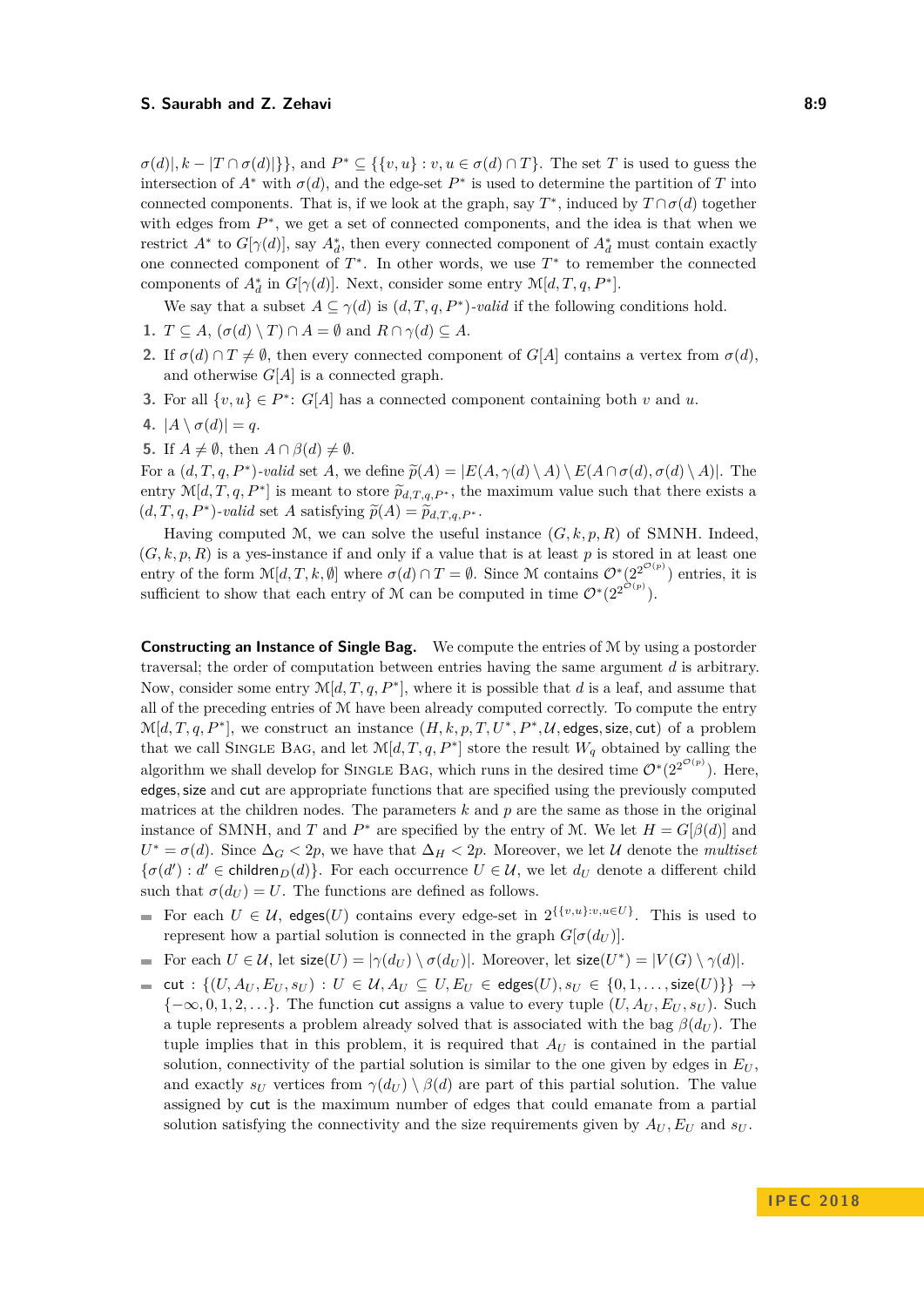## <span id="page-9-0"></span>**4.2.2 The Problem Associated with a Single Bag**

In this section we define the problem, called SINGLE BAG, which reflects the "work" that should be performed when handling each bag individually.

**Input.** The input is of the form  $(H, k, p, T, U^*, P^*, U,$  edges, size, cut), where

- 1.  $(H, k, p, T)$  is an instance of SMNH, where  $\Delta_H < 2p$ .
- 2.  $U^* \subseteq V(H), P^* \subseteq \{\{v, u\} : v, u \in U^* \cap T\}.$
- **3.**  $U$  is a multiset of subsets of  $V(H)$ .
- **4.** edges is a function that assigns to each set  $U \in \mathcal{U}$  a subfamily of the family of edge-sets  $2^{\{\{v,u\}:v,u\in U\}}$ . The family  $2^{\{\{v,u\}:v,u\in U\}}$  includes the edge-set  $E_{\text{com}}^U = \{\{v,u\}:v,u\in U\}$ such that the graph on the vertex-set  $U$  and the edge-set  $E_{\text{com}}^{U}$  is a clique.
- **5.** size : {*U*<sup>\*</sup>}∪ $\mathcal{U}$  → {0,1, ..., *n*}. Recall that *n* = |*V*(*G*)|.
- **6.** cut : { $(U, A_U, E_U, s_U)$  :  $U ∈ U, A_U ⊆ U, E_U ∈ \text{edges}(U), s_U ∈ {0, 1, ..., \text{size}(U)}$ } → {−∞*,* 0*,* 1*,* 2*, . . .*}.

We now attempt to give informal explanations of the intuition underlying the choice of the arguments of the input. Roughly speaking, they relate to a bag as follows. Let *β*(*d*) be the bag associated with the node *d* of the tree decomposition that is currently being examined,  $\beta(d^p)$  be the bag associated with the parent  $d_p$ ,  $\beta(d_1^c), \beta(d_2^c), \ldots, \beta(d_t^c)$  be the bags associated with the children, and  $\gamma(d_i^c)$  be the union of  $\beta(d_i^c)$  and the bags of the descendants of the child  $d_i^c$  for all  $i \in \{1, 2, \ldots, t\}.$ 

Recall that *G* is the graph in the original instance of SMNH. In that context, we will let the graph *H* be the subgraph of *G* induced by the set of vertices in the current bag  $\beta(d)$ , i.e.,  $H = G[\beta(d)]$ . The parameters k and p are the same as those in the original instance of SMNH, while *T* may contain, in addition to *R*, vertices from  $U^*$ . The arguments  $U^*, P^*$  and  $size(U^*)$  allow using solutions to the current problem (defined by  $d$ ) when we next solve the problem defined by *dp*, while the remaining arguments allow using solutions to the problems defined by  $d_1^c, d_2^c, \ldots, d_t^c$  when solving the current problem. More precisely,  $U^*$  is the adhesion between *d* and *d*<sup>*p*</sup> (i.e.,  $U^* = \beta(d) \cap \beta(d^p)$ ), while each set  $U \in \mathcal{U}$  is the adhesion between *β*(*d*) and the child *β*(*d*<sup>*c*</sup><sub>*i*</sub>). The function size assigns *U*<sup>\*</sup> the size of *V*(*G*)  $\setminus \gamma$ (*d*) (which contains vertices yet to be handled), while it assigns each set  $U \in \mathcal{U}$  the size of  $\beta(d_i^c) \setminus U$  for the appropriate  $i$  (which contains vertices already handled). The set  $P^*$  contains pairs of vertices that should be connected in the solution for the current problem, to ensure the connectivity of the the graph induced by the solution *A* that we ultimately attempt to construct (upon handling all of the bags). When we solve the problem associated with  $d^p$ , it might not be possible/worthy to connect these vertices, and thus we need to have a set that specifies connectivity requirements that must already be addressed.

For each set  $U \in \mathcal{U}$ , edges assigns a family of edge-sets. Exactly one edge-set can be added to the graph *H* (see "Valid Triples"), and it is aimed to allow finding solutions that cannot be found without it (since a connectivity constraint will be broken). Each edge in such an edge-set represents a path that exists in a solution already computed (for a problem associated with a bag of a descendant). For example, when we next solve the problem associated with  $d^p$ , we will be able to use  $P^*$  as such an edge-set. Note that each edge-set is associated with a certain value, specified by cut, and thus it is not true that it is always best to choose a large, or even a non-empty, edge-set from  $\text{edges}(U)$ . Finally, the function cut assigns a value to each tuple  $(U, A_U, E_U, s_U)$ . Such a tuple represents a problem already solved, associated with  $d_i^c$  for the appropriate *i* (in particular,  $\beta(d) \cap \beta(d_i^c) = U$ ). The tuple implies that in this problem, it was required that *A<sup>U</sup>* is contained in the solution, paths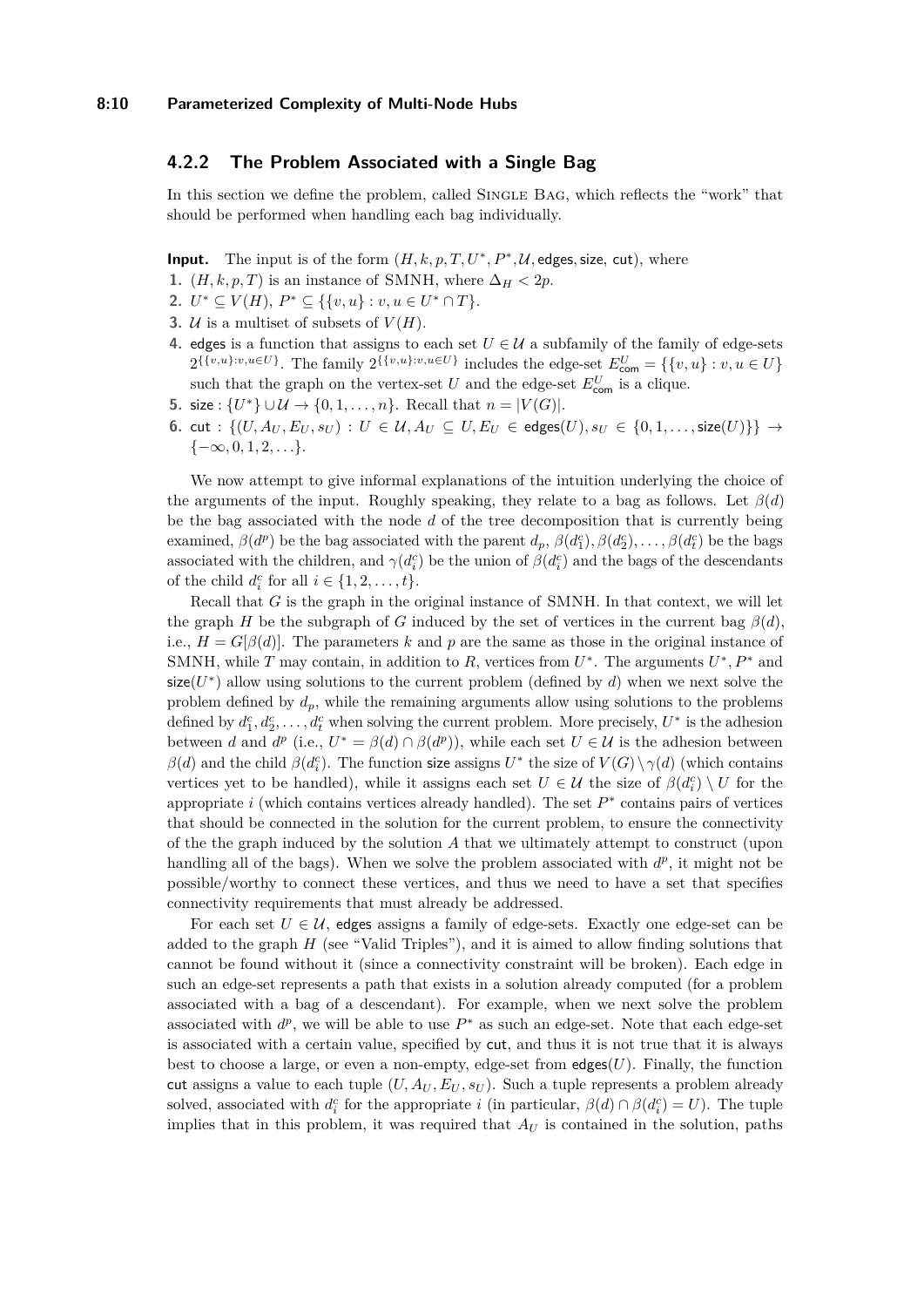between every two vertices in  $E_U$  are located, and exactly  $s_U$  vertices from  $\gamma(d_i^c) \setminus \beta(d)$  are inserted to the solution. The value assigned by cut is the number of edges between vertices in the solution (to the problem already solved) and the other vertices in  $\gamma(d_i^c)$  (excluding edges between vertices in *U*).

**Restrictions.** Next, we denote  $tSize = |V(H)| + \sum_{U \in \{U^*\} \cup \mathcal{U}} \mathsf{size}(U)$ . For the sake of efficiency of our algorithm for Single Bag, we impose several restrictions on an input instance.

- **1.** For all  $U \in \mathcal{U} \cup \{U^*\}$ :  $|U| \leq 2^{cp}$ , and each vertex in  $V(H)$  is contained in at most 2*p* (not necessarily distinct) sets in the multiset  $U$ .
- **2.**  $tSize = n < k + p$ .
- **3.** For all  $(U, A_U, E_U, s_U) \in \text{domain}(cut) \text{ such that } E_U \neq \{\{v, u\} : v, u \in U\}, U = A_U \text{ and }$  $s_U = \text{size}(U)$ :  $\text{cut}(U, A_U, E_U, s_U) = -\infty$ .

The first restriction bounds the size of sets that are part of an input instance, and thus it is clear that this restriction can potentially make the instance easier to solve efficiently. The second restriction will allow us to assume that there are not too many sets  $U \in \mathcal{U}$  for which we may not use the default options  $A_U = U$  and  $s_U = \text{size}(U)$ , while the third restriction will overall allow us to conclude that there are not too many sets  $U \in \mathcal{U}$  for which we may not use the default option  $E_U = \{\{v, u\} : v, u \in U\}$ . The claims are made precise in "Goal".

**Output.** For each  $q \in \{\max\{0, k - \text{size}(U^*) - |U^* \cap T|\}, \ldots, \min\{tSize - \text{size}(U^*) - |U^*|, k - \}$  $|U^* \cap T|$ }, we will need to find the "best" triple  $(A, f, g)$  that satisfies certain conditions. Thus, we first work towards defining which triples are valid with respect to a given *q*.

**Valid Triples.** A triple  $(A, f, g)$  is *potentially valid* if  $T \subseteq A \subseteq V(H) \setminus (U^* \setminus T)$ , *f* is a function such that  $f(U) \in \text{edges}(U)$  for all  $U \in \mathcal{U}$ , and g is a function such that  $g(U) \in$  $\{0, 1, \ldots, \text{size}(U)\}\)$  for all  $U \in \mathcal{U}$ . We say that a set  $U \in \mathcal{U}$  is *A-damaged*, *f*-damaged and *g*-damaged if  $U \setminus A \neq \emptyset$ ,  $f(U) \neq \{\{v, u\} : v, u \in U\}$  and  $g(U) \neq \text{size}(U)$ , respectively. Roughly speaking, a set  $U \in \mathcal{U}$  is *A*-damaged if we do not "take" all of its vertices, *f*-damaged if we do not "take" all edges between its vertices, and *g*-damaged if we do not "take" all of the vertices "below" *U*. Overall, a set  $U \in \mathcal{U}$  is *damaged* if it is *A-damaged*, *f*-damaged or *g-damaged*. We will show below (in "Goal") that only few sets are damaged; the efficiency of our algorithm crucially relies on this observation, which essentially says that only few sets need "special attention". Moreover, we say a vertex  $v \in V(H)$  is *damaged* if  $v \in A$ and at least one of the two following conditions hold: (1)  $v \in U$  for a damaged set  $U$ ; (2)  $v \in N_H(u)$  for a vertex  $u \in V(H) \setminus A$ . Finally, we define the *damage control* graph,  $H(A, f)$ , as the graph  $H[A]$  to which we add the edges in  $\bigcup_{U \in \mathcal{U}} f(U)$ . Formally,  $V(H(A, f)) = A$ and  $E(H(A, f)) = E(H[A]) ∪ ( ∪_{U ∈ U} f(U) ∩ { {v, u} : v, u ∈ A } ).$  We say that a connected component is *huge* if it contains at least  $2^{cp}$  vertices.

We are now ready to define which triples are valid with respect to a given  $q \in \{\text{max}\{0, k-1\}$  $\textsf{size}(U^*) - |U^* \cap T|\}, \ldots, \min\{tSize - \textsf{size}(U^*) - |U^*|, k - |U^* \cap T|\}\}.$ 

 $\triangleright$  **Definition 9.** A potentially valid  $(A, f, g)$  is *q-valid* if the following conditions hold.

**1.** For each damaged vertex *v* such that the connected component *C* of  $H(A, f)$  containing *v* is not huge, at least one of the following conditions holds.

- **a.**  $V(C) \cap (U^* \cap A) \neq \emptyset$ .
- **b.**  $|V(H)| \leq 2^{cp} + p$  and  $H(A, f)$  is a connected graph.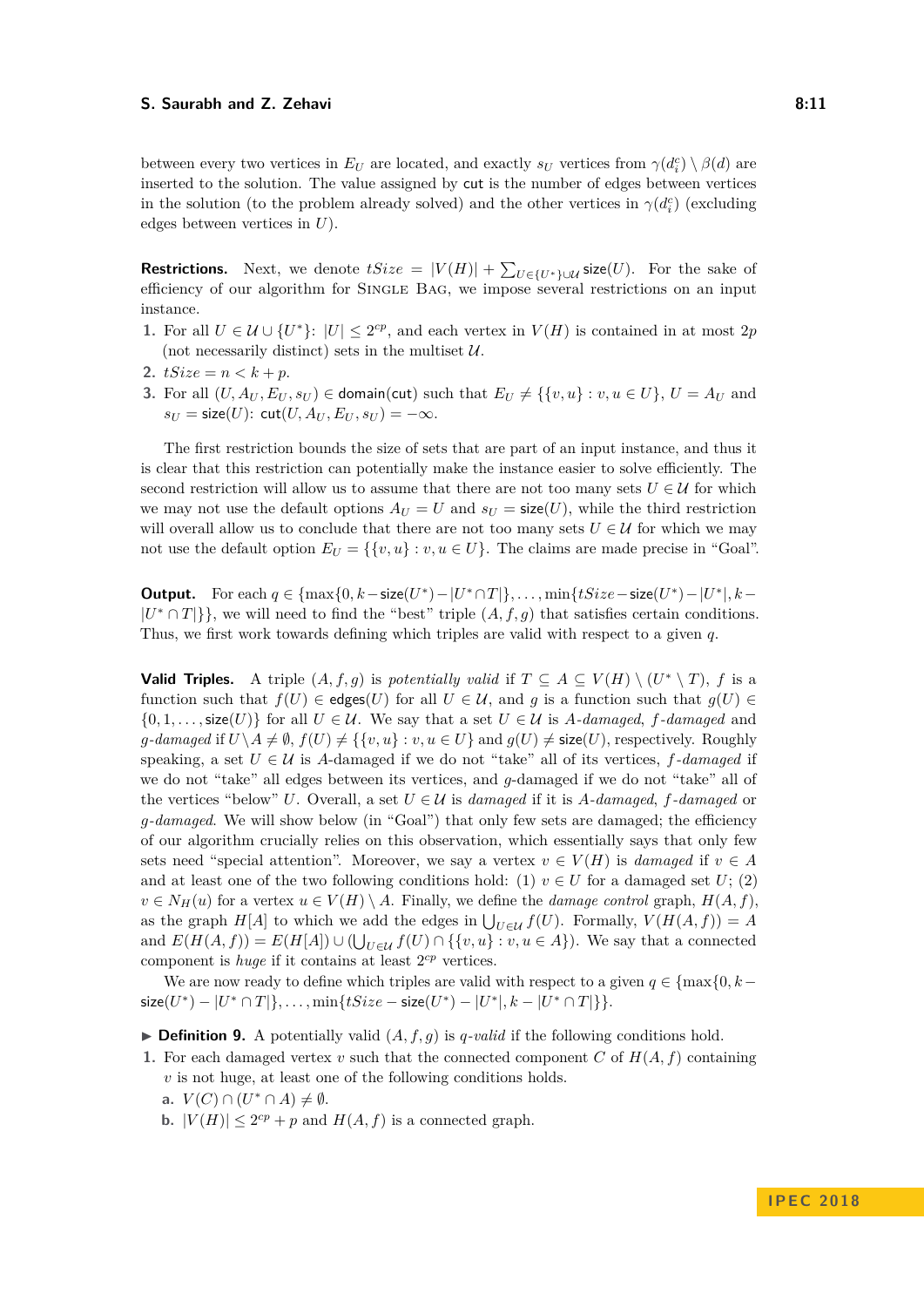#### **8:12 Parameterized Complexity of Multi-Node Hubs**

- **2.** If there exists a damaged vertex *v* such that the connected component *C* of  $H(A, f)$ containing *v* is huge, then at least one of the following conditions holds.
	- **a.**  $H(A, f)$  has a huge connected component *C*' such that  $V(C') \cap (U^* \cap A) \neq \emptyset$ .
- **b.**  $H(A, f)$  has no connected component that contains a damaged vertex and is not huge. **3.** For all  $\{v, u\} \in P^*$ , either  $H(A, f)$  has a connected component containing both *v* and *u*
- or each of its connected components containing *v* or *u* is huge.
- 4.  $q = |A \setminus U^*| + \sum_{U \in \mathcal{U}} g(U).$

Each *q*-valid triple is a potential solution for SINGLE BAG. The first three conditions are related to the connectivity demand of a solution to MNH, and the fourth to the size demand. The *value* of a *q*-valid triple (*A, f, g*) is

$$
W(A,f,g)=|E(A,V(H)\setminus A)\setminus E(U^*\cap A,U^*\setminus A)|+\sum_{U\in\mathcal U}\operatorname{cut}(U,A\cap U,f(U),g(U)).
$$

Informally,  $W(A, f, g)$  is the sum of the number of edges between vertices in *A* and vertices outside  $A$  (excluding edges with both endpoints in  $U^*$ ), to which we add the sum of the values of previously computed solutions.

**Goal.** For each  $q \in \{\max\{0, k - \text{size}(U^*) - |U^* \cap T|\}, \ldots, \min\{tSize - \text{size}(U^*) - |U^*|, k - \}$  $|U^* \cap T|$ }, we need to compute the maximum value  $W_q$  for which there exists a *q*-valid triple  $(A, f, g)$  such that  $W_g = W(A, f, g)$ . In case  $W_g$  is not defined, since there does not exist a *q*-valid tuple, we set  $W_q = -\infty$ .

The following observation bounds the number of damaged sets in  $\mathcal U$  and the number of damaged vertices corresponding to a *q*-valid triple. The main intuition is that if the current bag has several children then the size of the graph (which is less than  $k + p$ ) forces a solution to select all vertices of all the subgraphs induced by the children, except *p* of them. This observation is used to allow us to apply the color coding method efficiently. Due to lack of space, the proof is omitted.

 $\blacktriangleright$  **Observation 10.** *If*  $(A, f, g)$  *is a q-valid triple such that*  $W_q = W(A, f, g)$ *, then*  $|V(H) \setminus A| \leq p$  and  $(A, f, g)$  damages at most  $2p^2$  sets in U,  $(A, f, g)$  *damages at most*  $2p^2 \cdot (2^{cp} + 1)$  *vertices, and*  $\equiv$ *g*(*U*) ≥ size(*U*) − *p for all*  $U \in \mathcal{U}$ *.* 

# **5 Conclusion**

In this paper, we initiated the study of multi-node hubs in general, and of algorithmic aspects of MNH in particular. The concept of multi-node hubs is a natural generalization of the concept of hubs, therefore it might play a central role in the analysis of complex networks. We showed that although MNH is W[1]-hard parameterized by *k*, it is FPT parameterized by *p*. Our algorithm is primarily a classification result and should be viewed as a proof of concept that the problem is FPT. While our approach may lead to an algorithm with running time  $\mathcal{O}^*(2^{p^{\mathcal{O}(1)}})$  (or even  $\mathcal{O}^*(2^{\mathcal{O}(p \log p)})$ ), developing an algorithm with running time  $\mathcal{O}^*(2^{\mathcal{O}(p)})$  seems challenging. It may also be interesting to consider other natural restrictions on the set *A* such as properties expressible in monadic second order logic, or to study MNH with respect to parameters other than *k* and *p*.

To the best of our knowledge, besides our algorithm, only algorithms for Bisection and a problem called JUDICIOUS PARTITION [\[32\]](#page-13-22) are based on the decomposition of [\[15\]](#page-12-16). Exploring the power of this decomposition more deeply might be fruitful; in this context, it is noteworthy to mention [\[31\]](#page-13-23). In our application, we showed how an instance of a maximization problem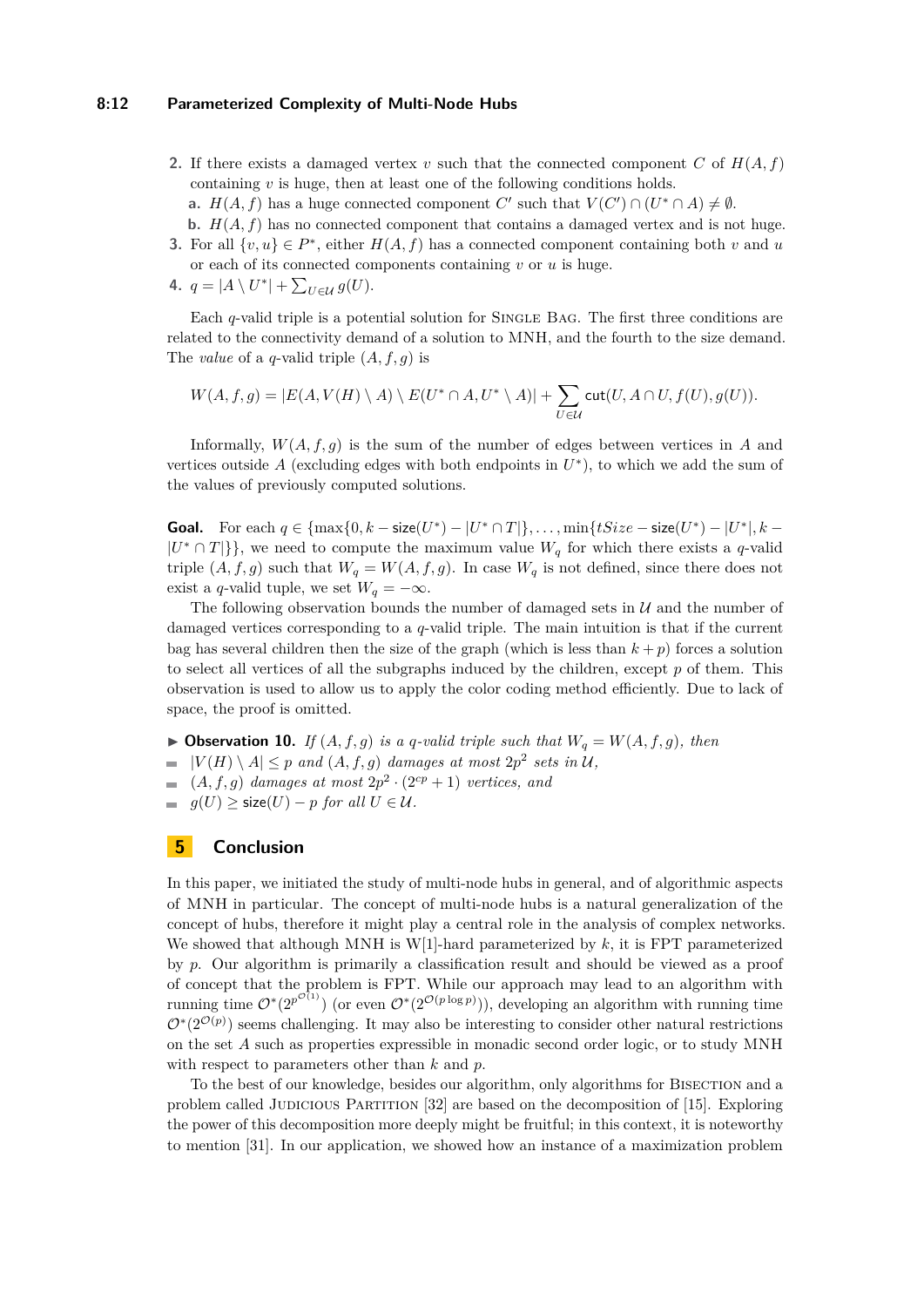can be preprocessed to a form that enables using known tools to solve cut-problems and in particular the decomposition of [\[15\]](#page-12-16), as well as a manner in which connectivity constraints can be handled on top of cut and size constraints. We believe that our approach can be relevant to the design of algorithms for other cut-problems of this nature.

#### **References**

- <span id="page-12-1"></span>**1** L A Adamic, R M Lukose, A R Puniyani, and B A Huberman. Search in power-law networks. *CoRR cs.NI/0103016*, 2001.
- <span id="page-12-8"></span>**2** A A Ageev and M Sviridenko. Approximation algorithms formaximum coverage andmax cutwith given sizes of parts. In *IPCO*, pages 17–30, 1999.
- <span id="page-12-5"></span>**3** N Alon, R Yuster, and U Zwick. Color coding. *J. ACM*, 42(4):844–856, 1995.
- <span id="page-12-4"></span>**4** D Balcan, H Hu, B Goncalves, P Bajardi, C Poletto, J J Ramasco, D Paolotti, N Perra, M Tizzoni, W Van den Broeck, V Colizza, and A Vespignani. Seasonal transmission potential and activity peaks of the new influenza A(H1N1): a Monte Carlo likelihood analysis based on human mobility. *BMC Medicine*, 7(45):29, 2009.
- <span id="page-12-0"></span>**5** A Barabasi and R Albert. Emergence of scaling in random networks. *Science*, 286:509, 1999.
- <span id="page-12-3"></span>**6** M Berlingerio, M Coscia, F Giannotti, A Monreale, and D Pedreschi. The pursuit of hubbiness: Analysis of hubs in large multidimensional networks. *J. Comput. Science*, 2:223– 237, 2011.
- <span id="page-12-12"></span>**7** D Binkele-Raible. Amortized analysis of exponential time and parameterized algorithms: Measure and conquer and reference search trees. *PhD Thesis, University of Trier*, 2009.
- <span id="page-12-11"></span>**8** E Bonnet, B Escoffier, V T Paschos, and E Tourniaire. Multi-parameter analysis for local graph partitioning problems: using greediness for parameterization. *Algorithmica*, 71(3):566–580, 2015.
- <span id="page-12-10"></span>**9** L Cai. Parameter complexity of cardinality constrained optimization problems. *Comput. J.*, 51(1):102–121, 2008.
- <span id="page-12-17"></span>**10** R H Chitnis, M Cygan, M T Hajiaghayi, M Pilipczuk, and M Pilipczuk. Designing FPT algorithms for cut problems using randomized contractions. In *FOCS*, pages 460–469, 2012.
- <span id="page-12-18"></span>**11** R H Chitnis, M Cygan, M T Hajiaghayi, M Pilipczuk, and M Pilipczuk. Designing FPT algorithms for cut problems using randomized contractions. In *http://arxiv.org/pdf/1207.4079v1.pdf*, 2012.
- <span id="page-12-6"></span>**12** R Crowston, G Gutin, M Jones, and G Muciaccia. Maximum balanced subgraph problem parameterized above lower bound. *Theor. Comput. Sci.*, 513:53–64, 2013.
- <span id="page-12-7"></span>**13** R Crowston, M Jones, and M Mnich. Max-Cut Parameterized Above the Edwards-Erdős Bound. *Algorithmica*, 72(3):734–757, 2015.
- <span id="page-12-13"></span>**14** M Cygan. Deterministic parameterized connected vertex cover. In *SWAT*, pages 95–106, 2012.
- <span id="page-12-16"></span>**15** M Cygan, D Lokshtanov, M Pilipczuk, M Pilipczuk, and S Saurabh. Minimum bisection is fixed parameter tractable. In *STOC*, pages 323–332, 2014.
- <span id="page-12-14"></span>**16** M Cygan, J Nederlof, M Pilipczuk, M Pilipczuk, J M M van Rooij, and J O Wojtaszczyk. Deterministic parameterized connected vertex cover. In *FOCS*, pages 150–159, 2012.
- <span id="page-12-9"></span>**17** U Feige and M Langberg. Approximation algorithms for maximization problems arising in graph partitioning. *J. Algorithms*, 41(2):174–211, 2001.
- <span id="page-12-15"></span>**18** H Fernau and D Manlove. Vertex and edge covers with clustering properties: Complexity and algorithms. *J. Discrete Algorithms*, 7(2):149–167, 2009.
- <span id="page-12-2"></span>**19** D W Franks, J Noble, P Kaufmann, and S Stagl. Extremism propagation in social networks with hubs. *Adaptive Behavior – Animals, Animats, Software Agents, Robots, Adaptive Systems*, 16:264–274, 2008.